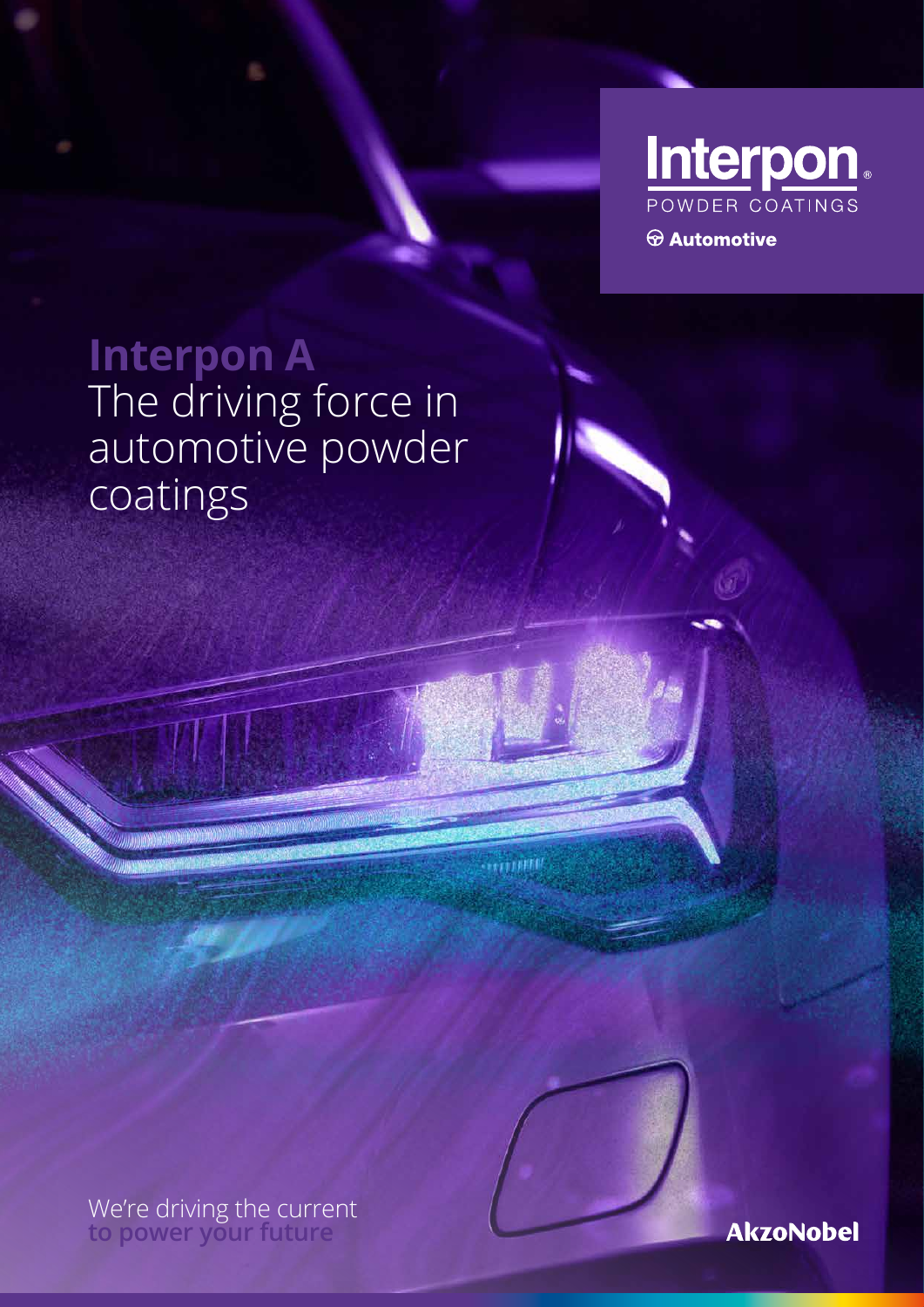# **Interpon A** The driving f automotive powder coatings

Interpon A is a powder coating range with a proven track record for the automotive market. From motorbikes to commercial delivery vans, our coatings are designed for every part of a vehicle, inside or out. It delivers excellent chemical and corrosion protection for underhood parts, high gloss, first rate smoothness or sophisticated textures for exterior trim, and superior transparency and clarity for alloy wheels. Whether you're making parts or manufacturing the whole vehicle, the Interpon A range offers best-in-class, durable powder coatings that will protect, enhance, and decorate all types of substrates for anything you can drive.

# **Leading benefits**

### **Sustainability as standard**

Interpon A powder coatings benefit from being free of Volatile Organic Compounds (VOC's) and have no toxic heavy metals such as lead or chromium (VI). They produce almost no waste as any overspray can be reclaimed and recycled or reprocessed.

We support our environmental claims by putting our technical teams at your disposal to help our customers find new ways to further optimize processes, efficiency and reduce energy cost and waste. We are proud of our commitment to innovating sustainable products and technologies that are better for the environment and work closely with our customers on their journey to meet their own sustainability objectives.

### **Innovation is a constant**

The Interpon A range is supported by the expertise that comes from being a market leader in powder coatings technology, and also from a business that sees innovation as a constant.

AkzoNobel Powder Coatings was the first to formulate superdurable polyester monocoat powders, now approved by all leading automotive companies around the world. We are leading the way in low temperature cure powder products, to open up a new world of possibilities, and our solutions benefit from patented technologies such as Dual Coat system for high tensile coil springs or Particle Management Technology (PMT).

AkzoNobel Powder Coatings has the technical expertise, dedicated support teams and market experience needed to ensure that Interpon A keeps you one step ahead.

### **Partnering with the world's best**

We're a partner that listens, which is why leading OEM's across Europe, North America and Asia are working with our technical and design teams to select the most suitable solution for their high demanding programs. Our powder coatings have a wide range of global OEM approvals, and our people are never far away. With more than 30 manufacturing sites throughout the world, and first-class R&D facilities and centers of expertise, you can be assured of first-rate, consistent products, colors and services whenever and wherever you and your customers need us.

### **Global Capability, Local Service**

Customers can benefit from our global manufacturing and supply capability which means that no matter which Interpon A product you choose, and no matter where you are in the world, you benefit from a consistent, quality product.

The Interpon A range is also backed up by a worldwide support network to ensure service excellence as standard, and expert technical teams to support you in optimizing your processes and performance.

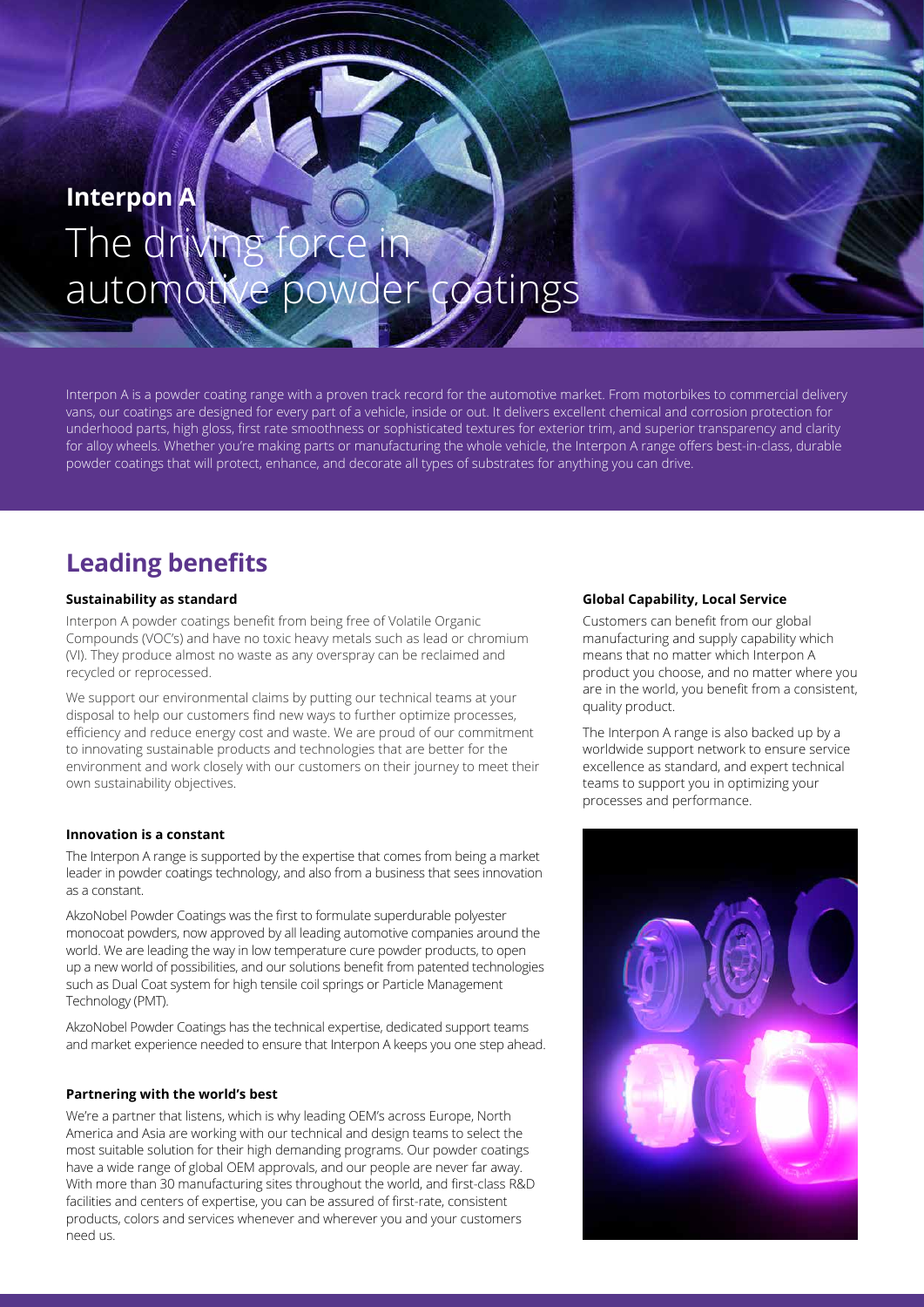# **Deciding features**

| <b>Features</b>                                                                              | <b>Benefits for the customer</b>                                                                                        |
|----------------------------------------------------------------------------------------------|-------------------------------------------------------------------------------------------------------------------------|
| Global OEM approvals                                                                         | Credibility from the performance and track record of our products                                                       |
| Innovative solutions for process optimization<br>(e.g. Dry-on-Dry, Ultra Low Bake, Monocoat) | Energy saving                                                                                                           |
|                                                                                              | Increasing line efficiency                                                                                              |
|                                                                                              | Lower costs per unit                                                                                                    |
| VOC-free                                                                                     | Sustainable alternative to solvent-based liquid coating                                                                 |
| High performance                                                                             | Reduced costs per unit as less re-works are needed, being able to<br>reach a higher/superior specification requirements |
| Robust and Durable                                                                           | Excellent mechanical properties and anti-corrosion resistance                                                           |
| Efficient application process                                                                | Build-up of sufficient layer thickness possible in 1 working step                                                       |
|                                                                                              | Low waste, overspray can be recovered                                                                                   |
|                                                                                              | Relatively easy to apply and easy to automate                                                                           |
| Extensive portfolio for alloy wheels                                                         | Broad portfolio to choose from to meet your specific needs                                                              |
| Tested and proven product systems<br>consistently on global footprint                        | Local support with world-class technology platform based on more<br>than 40 years experience                            |

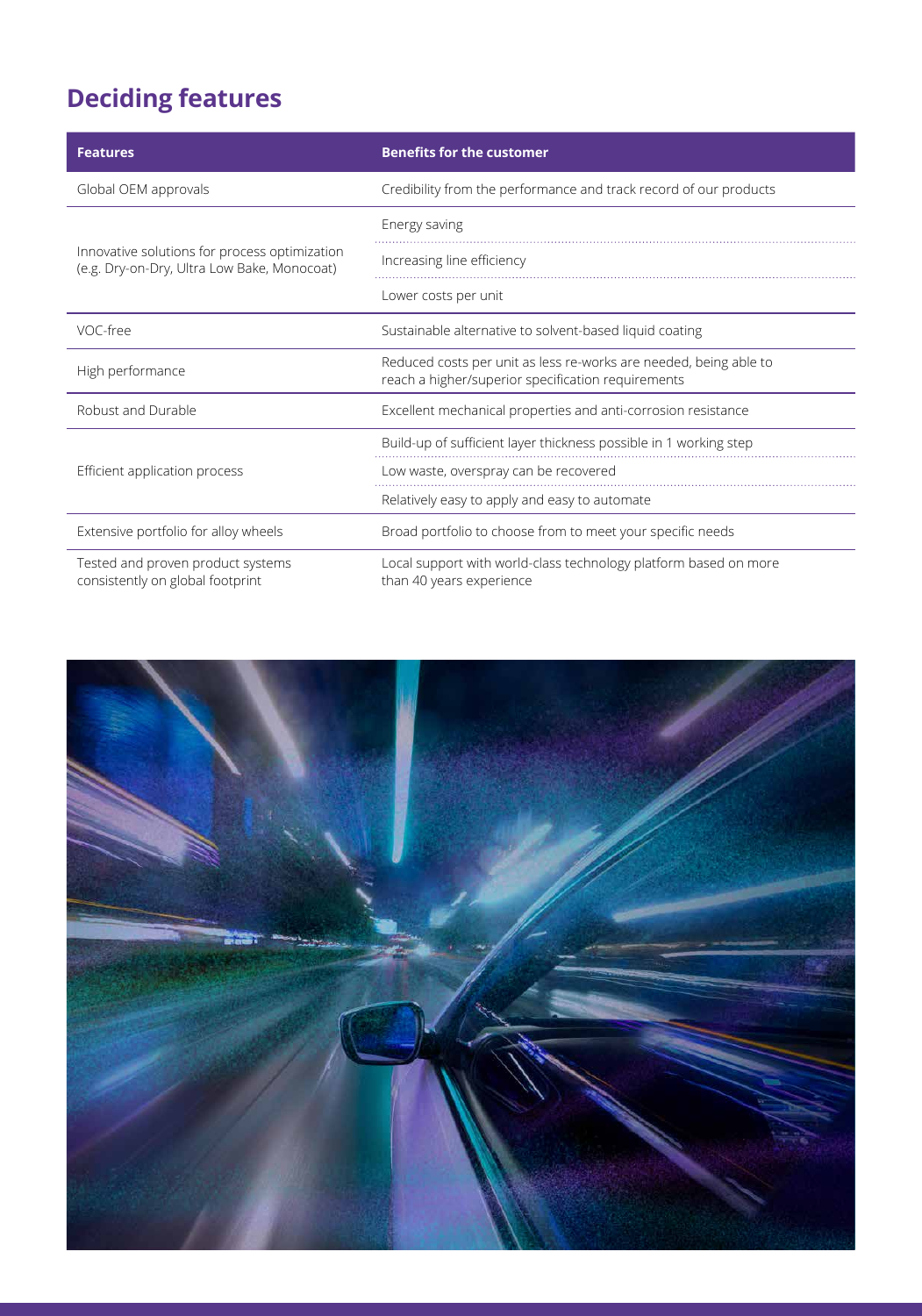# **Featured products**

Interpon A comprises a comprehensive range of powder coatings to meet the most challenging needs.



### **Interpon A2000 Trim and Body**

Combine the perfect finish with a performance that is built to last.

Interpon's extensive range of coatings and finishes are designed and approved to protect and enhance car bodies and trim for the most demanding OEMs. From smooth highgloss black topcoats to soft matt coatings and metallic effects, we can provide car bodies and trim with the finish and protection they need, down to the finest detail. All trim and body products are underpinned by UV durability and superior smoothness and levelling. The interior vehicle components have the abrasion and humidity resistance they require, while the exterior trim is protected from chemicals, chips and scratches, and all that life can throw at it.



**Interpon A3000**

**DODSA NOO** 

High levels of durability and performance for the two-wheeler market.

Providing high levels of durability and protection against corrosion, Interpon A3000 has been specifically developed with motorbikes and mopeds in mind, where a high-quality aesthetic finish, superior functionality or heat resistance is required. Products from the Interpon A3000 series are OEM certified and cover a wide range of applications; from metallic finishes, which provide enhanced outdoor durability with the economic value of a monocoat system, to products with superior corrosion protection, high temperature and mechanical resistance.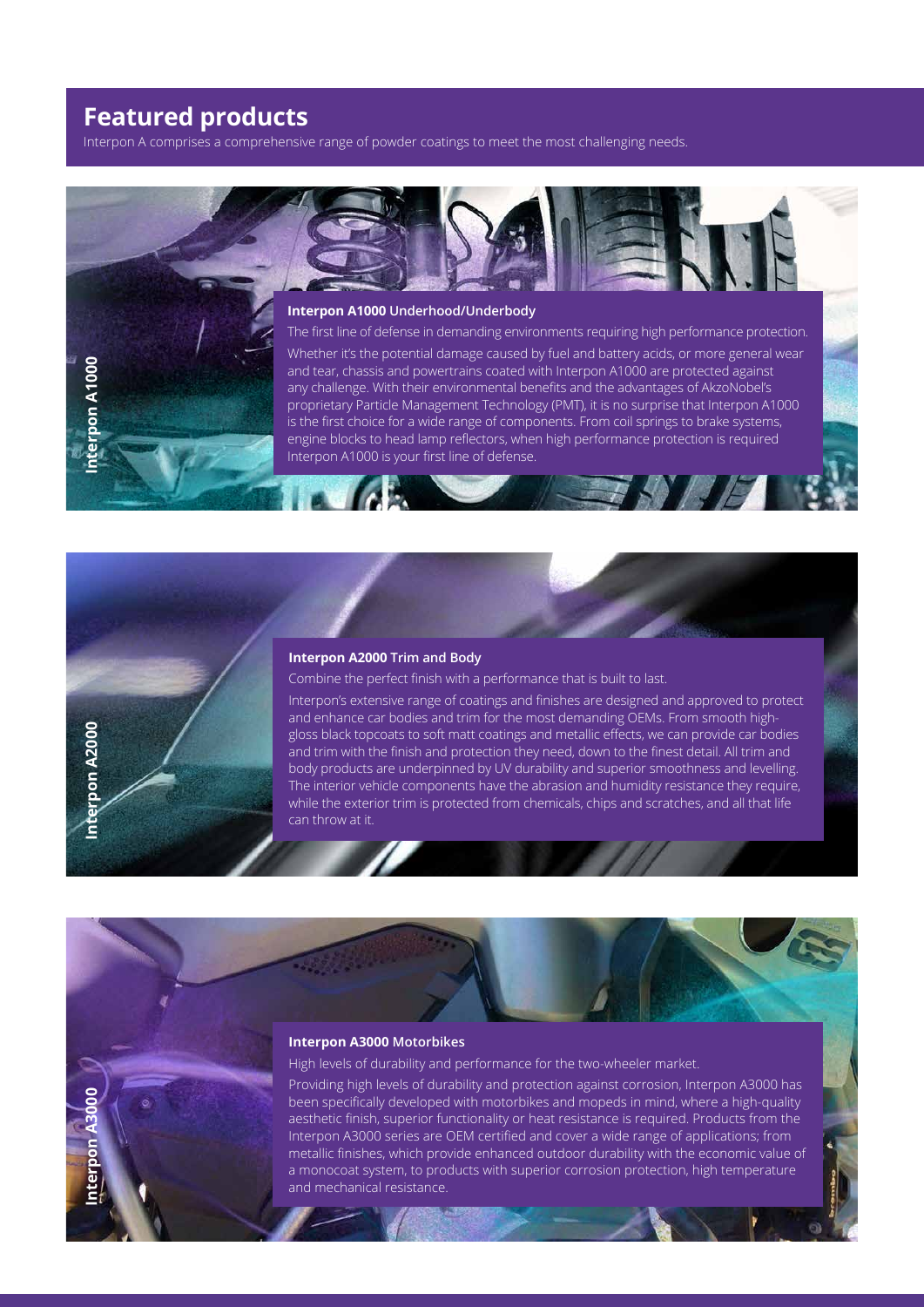# **Interpon A4000 Wheels**

**Interpon A4000**

erpon A4000

on A6000

Inter

## An all-round performance for an all-round performer.

Whether coating steel or aluminum, the Interpon A4000 range of powder coatings combines the lasting quality of a Class A automotive finish with the ultimate protection from chips and scratches. The specially formulated, easy-to-use range of primers, basecoats and clearcoats provide superior UV durability, increased production efficiencies and reduced rework rates, and are available in metallic and special effect finishes.

# **Interpon A6000 Interpon A5000**

### **Interpon A5000 Truck, Trailer and Bus**

Powder coatings that drive your trucks, trailers and buses to out-perform.

Chassis and body components of trucks, trailers and buses coated with Interpon's A5000 range have the advantage of excellent corrosion protection and resistance against chemical damage. They are also protected against chipping, resistant to scratching, and flexible enough to handle the changing seasons. The range includes topcoats and primers tested against OEM specifications to meet the protective and aesthetic needs of all components of these heavy-duty vehicles, including fuel tanks, pressure tanks, and loading systems.

### **Interpon A6000 EV applications**

Driving the performance of future generation of Electrical Vehicles.

The success of any EV depends on its reliability and performance. That's where the Interpon A6000 range is essential to driving the current to power your future. From a standard engine to the battery pack, high-performance powerplant to the cooling system, Interpon A6000 has it covered. The range provides vehicles and their components with exceptional resistance to thermal shocks, reliable adhesion characteristics, and high dielectric strength. And the vast choice of colors, textures and finishes, alongside the added advantage of being free from VOCs, means you can meet the most demanding requirements, without sacrificing on style or sustainability.